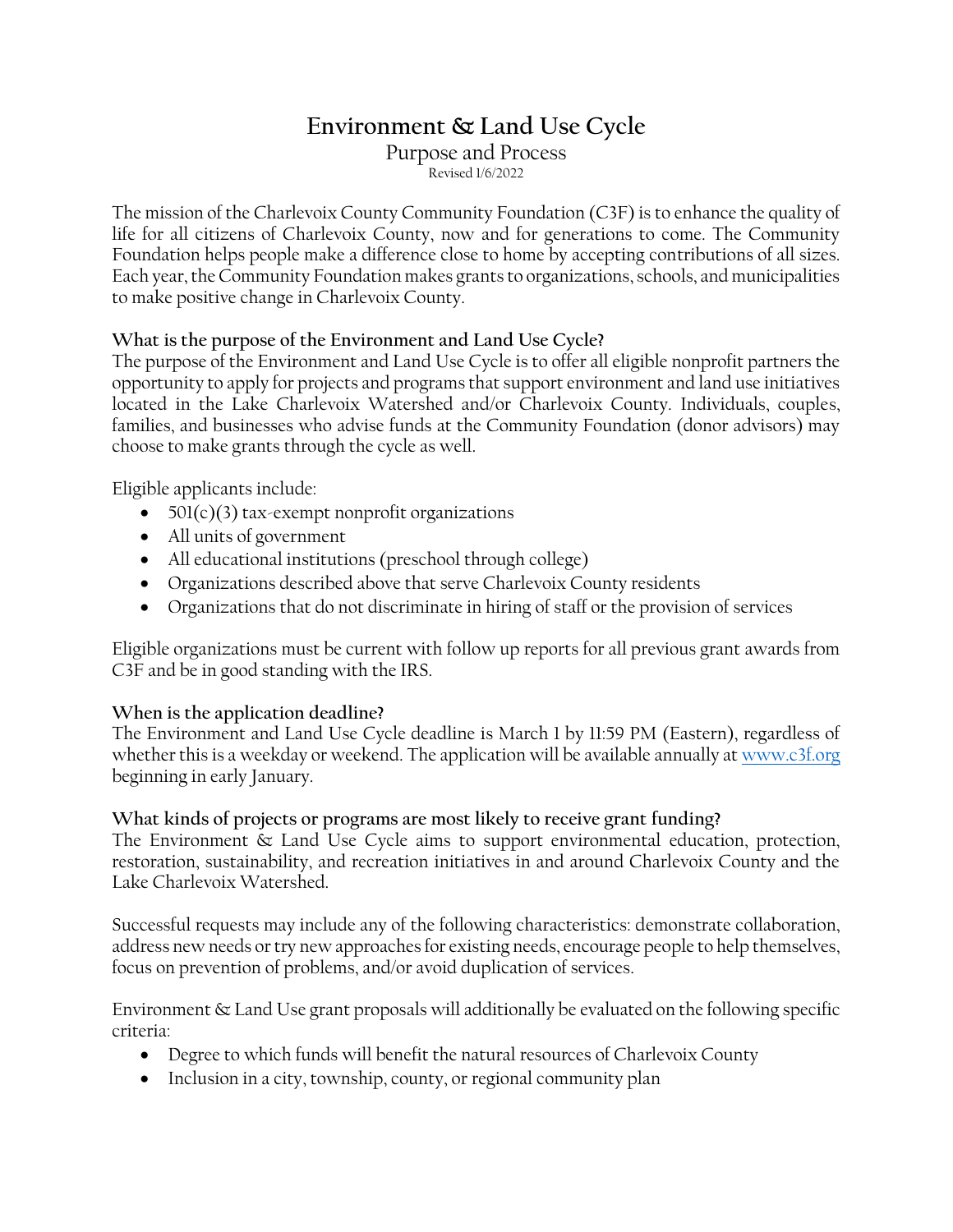- o (i.e. a master plan, recreation plan, strategic plan, watershed management plan, etc.)
- Organization's impact in the community
- Organizational capacity (leadership, staffing, planning, etc.)
- Potential impact of funds on organization's success and sustainability
- Directness and duration of funds on community
- Organization's solvency and sustainability

In 2022, organizations whose missions involve environmental education, protection, restoration, sustainability, and recreation initiatives in and around Charlevoix County and/or the Lake Charlevoix Watershed will be able to request support for general operations.

#### **What kinds of grants are generally not funded?**

The Community Foundation's grant cycles generally do not fund annual fundraising campaigns, political campaigns, deficit spending, sectarian projects, or services normally supported by tax dollars.

#### **All grant applications require a cash contribution. How much is necessary?**

It depends on the topic and scope of the project, but the expectation is that nonprofit partners will contribute to the budget of the project or program.

#### **What size grants are available in the Environment & Land Use Cycle?**

This cycle encourages grants of all sizes. The request size should reflect the organization's need for the project or program. Donor Advisors may also decide to contribute through their Donor Advised Funds. Community Foundation staff can provide additional guidance and information, if needed.

#### **How does the Community Foundation make grant decisions for the Environment & Land Use Cycle?**

Applicants may need to attend an interview with the Environment and Land Use Advisory Committee. A C3F staff member will arrange a 10 to 15-minute interview, if necessary. The Environment and Land Use Advisory Committee will then recommend funding using dollars that are designated for this purpose to the Board of Trustees. The Community Foundation will also share these opportunities with donor advisors, who may choose to make grants through the cycle.

#### **When will grant funding decisions be announced?**

Community Foundation staff will notify grant applicants following approval from the Board of Trustees in early April.

#### **What kind of follow up reporting is required?**

The grant period is one year. A follow up report is available through the online grant portal to share about the successes of the program or project as well as the lessons learned. Providing photos is encouraged. Funded organizations will receive a reminder from [administrator@grantinterface.com](mailto:administrator@grantinterface.com) two weeks before the follow up report is due, then again one day prior to the due date, and once more if the report has not been submitted by the deadline. If the program or project is delayed or cannot be completed within the time period, the organization's representative should call the Community Foundation.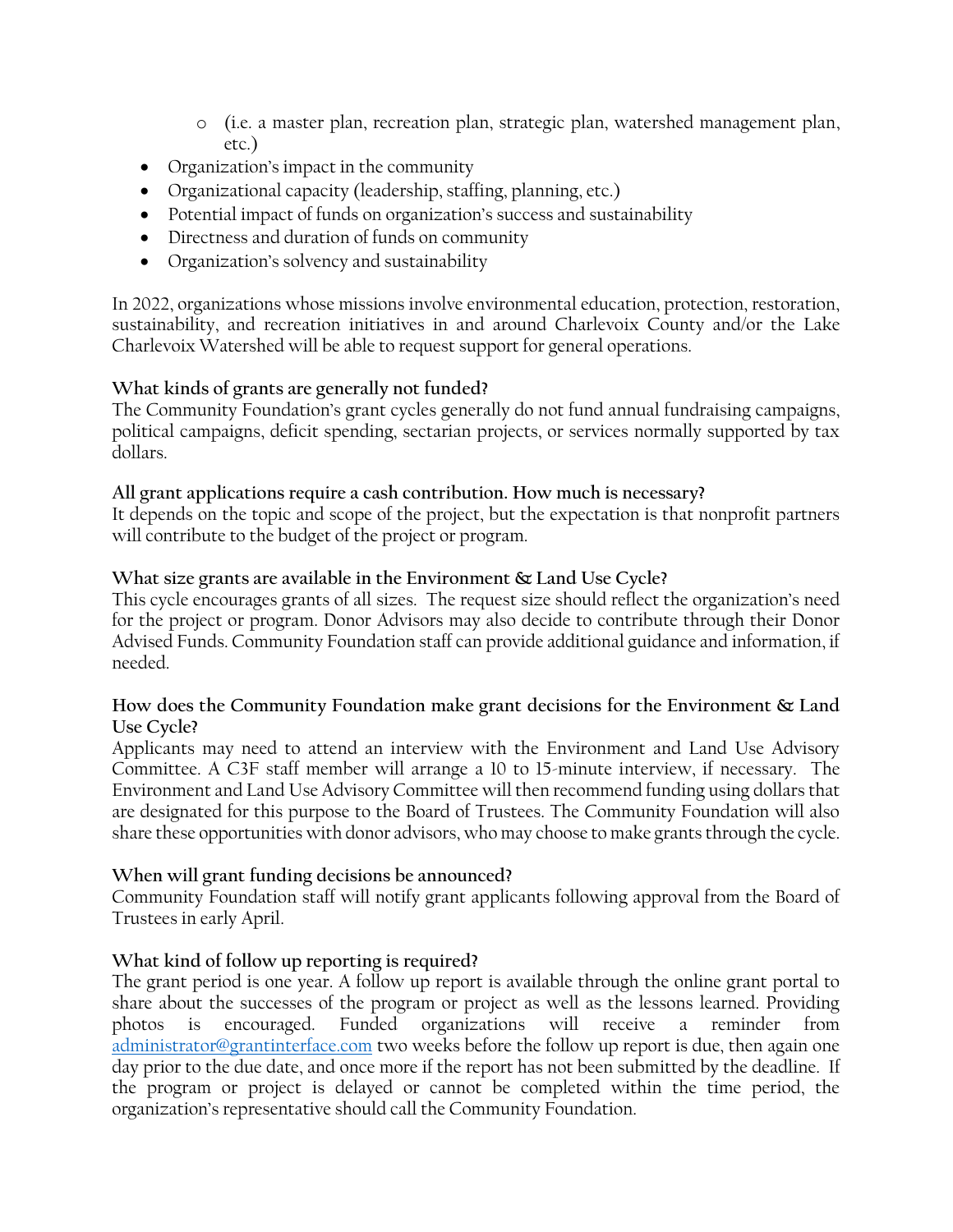**Are there any other requirements?**

- The governing board of the organization is responsible for appropriate use of funds and project implementation.
- Applicants must be current with follow up reports for all previous grants in order to apply.
- Proposals from faith-based organizations must address community needs and
	- Have a clearly demonstrated public benefit
	- Be fully accessible to all people regardless of religious beliefs and lifestyle choices
	- May NOT require anything in return for services provided. Examples: attending services or prayer groups and/or volunteering, etc.

## **How to Apply for an Environment & Land Use Grant**

**Step 1: Contact Ashley Cousens to discuss your eligibility**. If your organization's need is a good fit for the Environment & Land Use Cycle, you will receive an access code for the online grant application. Email [acousens@c3f.org](mailto:acousens@c3f.org) to get started.

**Step 2: Visit [www.c3f.org](http://www.c3f.org/) to log on to the online grant application ("Accepting Applications" link for the Environment & Land Use Grant Cycle).**

- If you have an account already, you may log on and proceed to the application using your access code.
- If you do not already have an account, you will need to create one (each user needs their own username (email address) and password) before proceeding to the application using your access code. The user who starts the application has editing rights for the application going forward. This person can invite others to contribute to the application once started.

**Step 3: Complete the online grant application.** You may save your work and return at any point prior to submitting your application. The application can be shared with others who may be sharing the responsibility of writing the grant proposal and completing the application. To utilize this feature, click on "collaborate" at the top of the application and enter the email address of the person needing access. Contact Ashley Cousens if you need help troubleshooting this feature. Once you submit your application, you will receive immediate confirmation via email. You may be contacted with further clarification questions regarding your application and/or eligibility.

**Step 4: Schedule an Interview.** The date will be scheduled in advance, but applicant organizations can sign up for specific time slots, if required.

**Step 5: The Community Foundation will share your applications with donor advisors to encourage grant support.** 

### **If Funded…**

**The Community Foundation will share news of the grant decisions** by phone after the C3F Board of Trustees approves recommendations from the Advisory Committee. Applicant organizations will also receive an emailed letter detailing the funding decision.